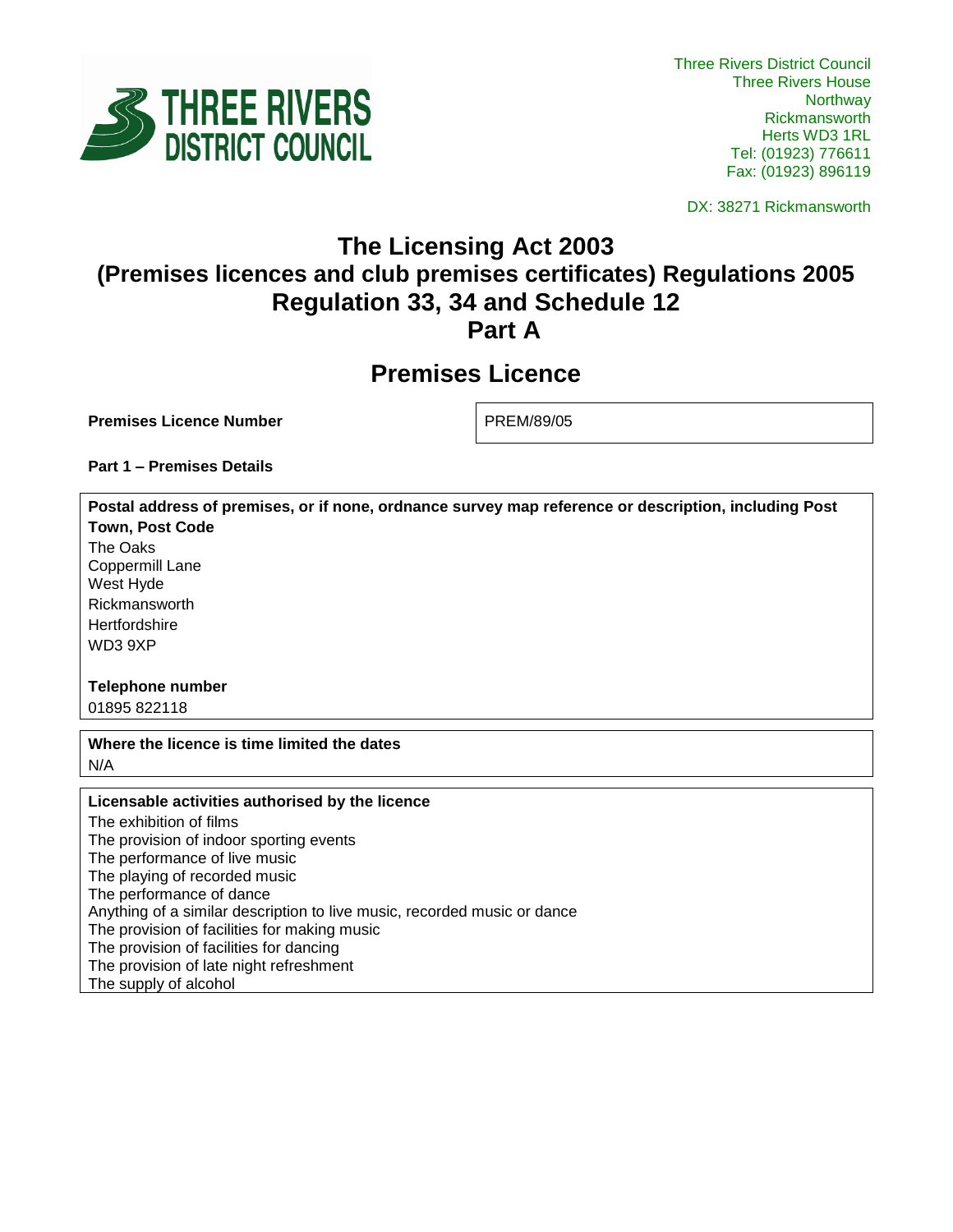| The times the licence authorises the carrying out of licensable activities                |                                                                                                    |                                                       |  |  |
|-------------------------------------------------------------------------------------------|----------------------------------------------------------------------------------------------------|-------------------------------------------------------|--|--|
| The Exhibition of Films                                                                   | Monday to Thursday<br>Friday and Saturday<br>Non Standard Timings: See times for Supply of Alcohol | $10:00 - 00:30$<br>$10:00 - 01:00$                    |  |  |
| The Provision of Indoor Sporting<br>Events                                                | Monday to Thursday<br>Friday and Saturday<br>Non Standard Timings: See times for Supply of Alcohol | $10:00 - 00:30$<br>$10:00 - 01:00$                    |  |  |
| The Performance of Live Music                                                             | Monday to Thursday<br>Friday and Saturday<br>Non Standard Timings: See times for Supply of Alcohol | $10:00 - 23:30$<br>$10:00 - 00:30$                    |  |  |
| The Playing of Recorded Music                                                             | Monday to Thursday<br>Friday and Saturday<br>Non Standard Timings: See times for Supply of Alcohol | $10:00 - 23:30$<br>$10:00 - 00:30$                    |  |  |
| The Performance of Dance                                                                  | Monday to Thursday<br>Friday and Saturday<br>Non Standard Timings: See times for Supply of Alcohol | $10:00 - 23:30$<br>$10:00 - 00:30$                    |  |  |
| The Provision of Anything of a<br>Similar Description to<br>Live/Recorded Music and Dance | Monday to Thursday<br>Friday and Saturday<br>Non Standard Timings: See times for Supply of Alcohol | $10:00 - 23:30$<br>$10:00 - 00:30$                    |  |  |
| The Provision of Facilities for<br><b>Making Music</b>                                    | Monday to Thursday<br>Friday and Saturday<br>Non Standard Timings: See times for Supply of Alcohol | $10:00 - 23:30$<br>$10:00 - 00:30$                    |  |  |
| The Provision of Facilities for<br>Dancing                                                | Monday to Thursday<br>Friday and Saturday<br>Non Standard Timings: See times for Supply of Alcohol | $10:00 - 23:30$<br>$10:00 - 00:30$                    |  |  |
| The Provision of Late Night<br>Refreshment                                                | Monday to Thursday<br>Friday and Saturday<br>Non Standard Timings: See times for Supply of Alcohol | $23:00 - 00:30$<br>$23:00 - 01:30$                    |  |  |
| The Supply of Alcohol                                                                     | Monday to Thursday<br>Friday and Saturday<br>Sunday<br>Non Standard Timings:                       | $10:00 - 00:00$<br>$10:00 - 01:30$<br>$10:00 - 22:30$ |  |  |
|                                                                                           | Christmas Eve -<br>The Sundays of Bank Holiday weekends:                                           | $10:00 - 00:00$<br>$10:00 - 01:00$                    |  |  |
|                                                                                           | New Year - standard start time on New Year's Eve until<br>standard finish time on New Year's Day.  |                                                       |  |  |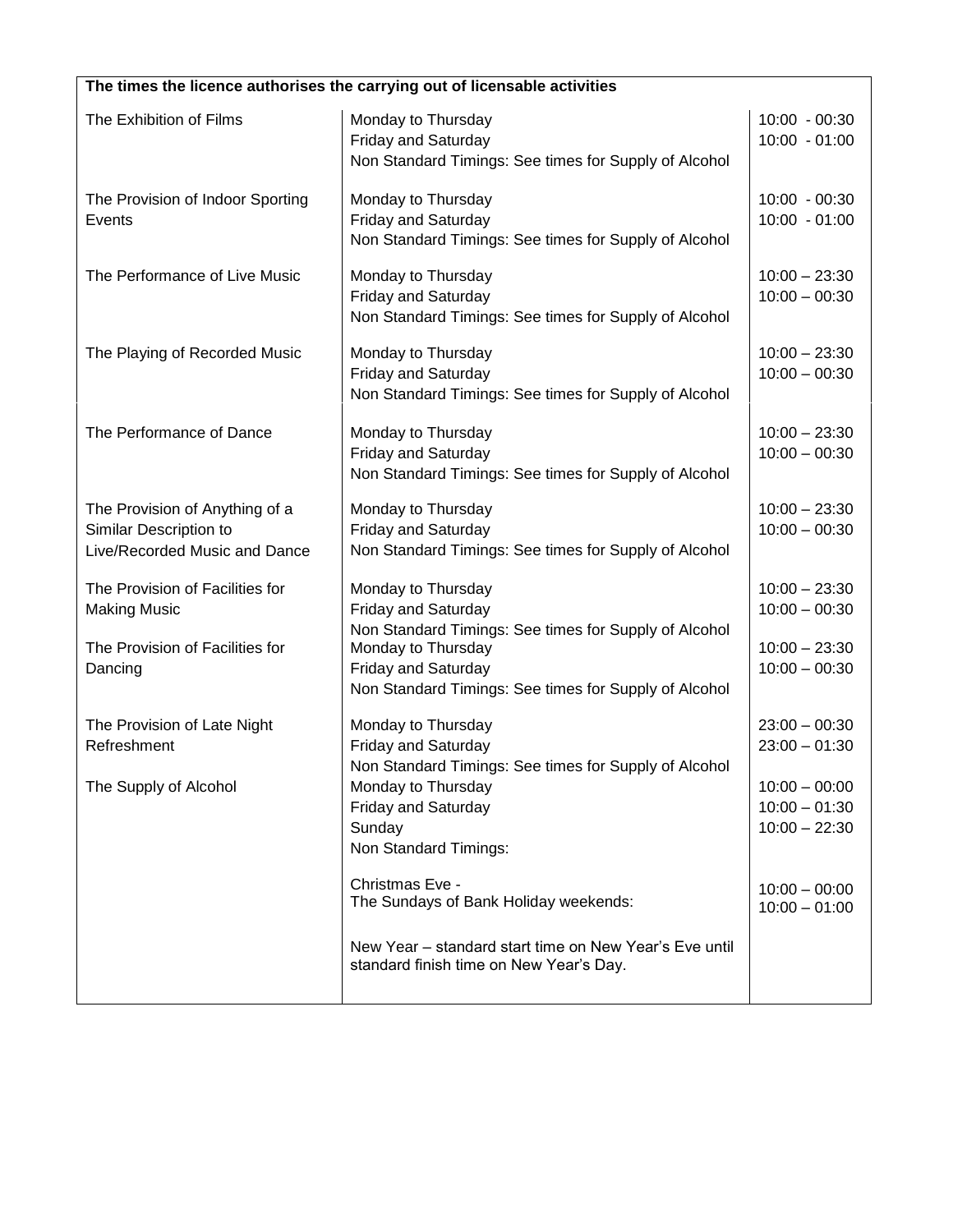| $10:00 - 00:30$ |  |
|-----------------|--|
|                 |  |
| 10:00 - 01:30   |  |
| $11:00 - 23:00$ |  |
|                 |  |

**Where the licence authorises supplies of alcohol whether these are on and/or off supplies** Alcohol is supplied for consumption both on and off the premises

#### **Part 2**

**Name, (registered) address, telephone number and email (where relevant) of holder of premises licence** Mansur Duzgan 9 Kendal Parade Silver Street London N18 1ND Email:  $Tel: 1$ Mobile: **Registered number of holder, for example company number, charity number (where applicable)** 2562808

**Name, address and telephone number of designated premises supervisor where the premises licence authorises for the supply of alcohol**

Mansur Duzgan

**Personal licence number and issuing authority of personal licence held by designated premises supervisor where the premises licence authorises for the supply of alcohol**

Personal licence number: LN/201600193

Licensing Authority: London Borough of Enfield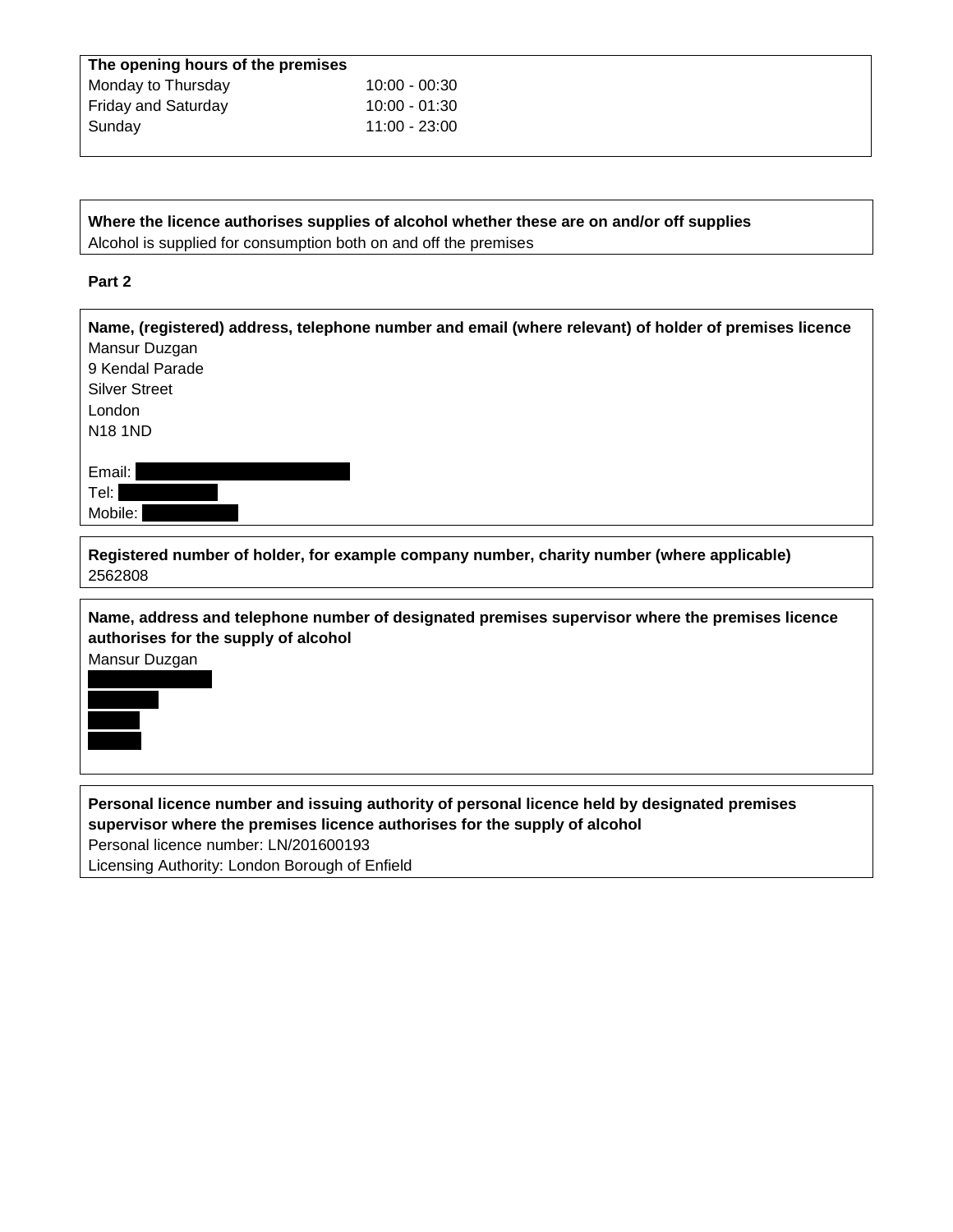#### **Annex 1 – Mandatory Conditions**

#### **For the purposes of this schedule**

"the act" means the Licensing Act 2003

"Anti-Social Behaviour" has the meaning given in Section 36 of the Anti-Social Behaviour Act 2003;

"Disability" has the meaning given in section 1 of the Disability Discrimination Act 1995;

"Relevant Premises" has the meaning given in paragraphs (a) and (b) of the definition in section 153(4) of the Act (the relevant parts of which are attached to this licence).

#### **Mandatory Condition – s19 of the Licensing Act 2003**

No supply of alcohol may be made under the premises licence;

- (a) at a time when there is no designated premises supervisor in respect of the premises licence, or
- (b) at a time when the designated premises supervisor does not hold a personal licence or his personal licence is suspended.

Every supply of alcohol under the premises licence must be made by person who holds a personal licence.

#### **MANDATORY CONDITIONS SPECIFIED BY THE LICENSING ACT 2006 (MANDATORY LICENSING CONDITIONS) ORDER 2010 AS AMENDED BY THE LICENSING ACT 2003 (MANDATORY CONDITIONS) (AMENDMENT) ORDER 2014:**

#### **Mandatory Condition 1**

(1) The responsible person must ensure that staff on relevant premises do not carry out, arrange or participate in any irresponsible promotions in relation to the premises.

(2) In this paragraph, an irresponsible promotion means any one or more of the following activities, or substantially similar activities, carried on for the purpose of encouraging the sale or supply of alcohol for consumption on the premises—

(a) games or other activities which require or encourage, or are designed to require or encourage, individuals to—

(i) drink a quantity of alcohol within a time limit (other than to drink alcohol sold or supplied on the premises before the cessation of the period in which the responsible person is authorised to sell or supply alcohol), or

(ii) drink as much alcohol as possible (whether within a time limit or otherwise);

(b) provision of unlimited or unspecified quantities of alcohol free or for a fixed or discounted fee to the public or to a group defined by a particular characteristic in a manner which carries a significant risk of undermining a licensing objective;

(c) provision of free or discounted alcohol or any other thing as a prize to encourage or reward the purchase and consumption of alcohol over a period of 24 hours or less in a manner which carries a significant risk of undermining a licensing objective;

(d) selling or supplying alcohol in association with promotional posters or flyers on, or in the vicinity of, the premises which can reasonably be considered to condone, encourage or glamorise anti-social behaviour or to refer to the effects of drunkenness in any favourable manner

(e) dispensing alcohol directly by one person into the mouth of another (other than where that other person is unable to drink without assistance by reason of disability).

#### **Mandatory Condition 2**

The responsible person must ensure that free potable water is provided on request to customers where it is reasonably available.

#### **Mandatory Condition 3**

(1) The premises licence holder or club premises certificate holder must ensure that an age verification policy is adopted in respect of the premises in relation to the sale or supply of alcohol.

(2) The designated premises supervisor in relation to the premises licence must ensure that the supply of alcohol at the premises is carried on in accordance with the age verification policy.

(3) The policy must require individuals who appear to the responsible person to be under

18 years of age (or such older age as may be specified in the policy) to produce on request, before being served alcohol, identification bearing their photograph, date of birth and either -

(a) a holographic mark, or

(b) an ultraviolet feature.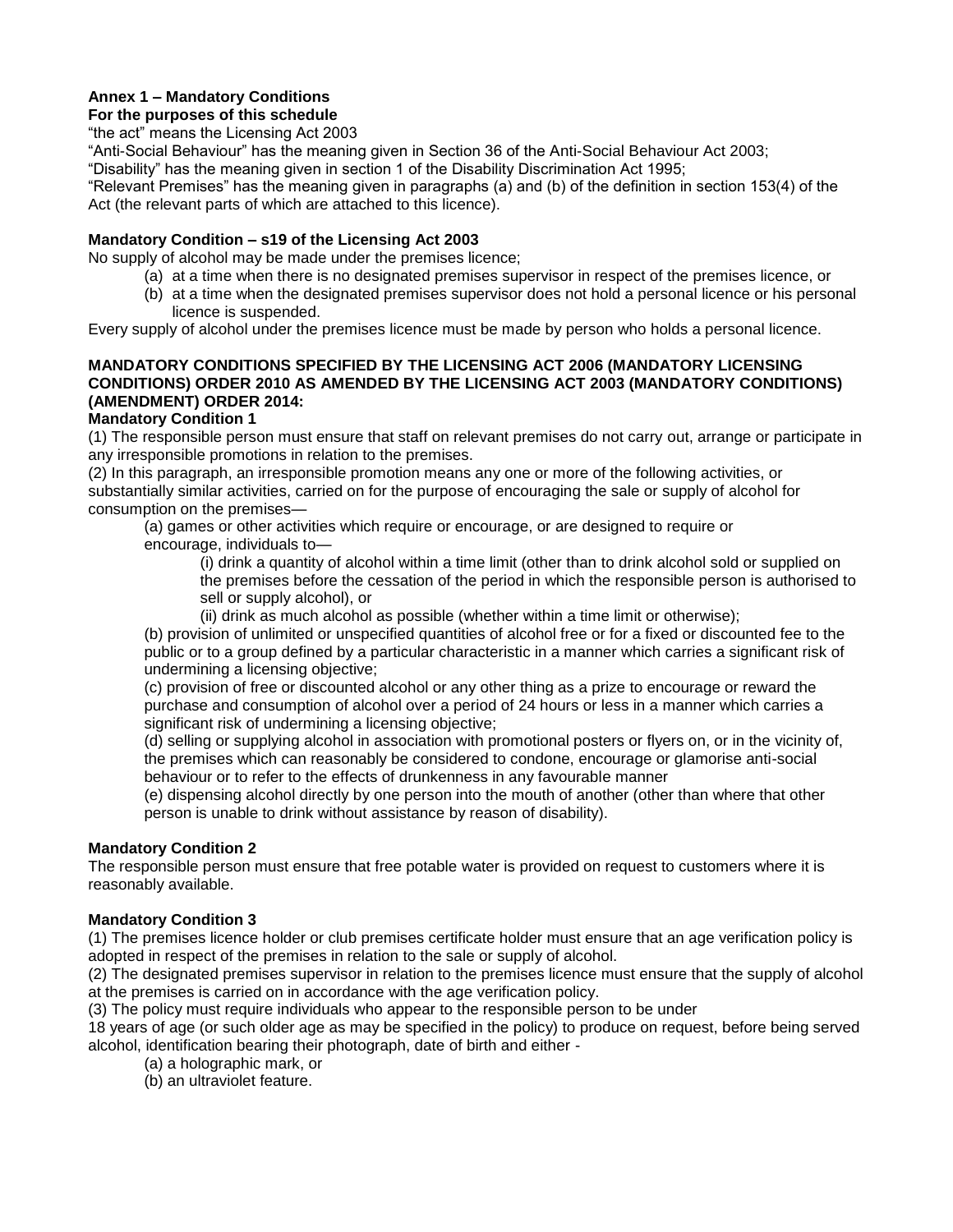#### **Mandatory Condition 4**

The responsible person must ensure that -

(a) where any of the following alcoholic drinks is sold or supplied for consumption on the premises (other than alcoholic drinks sold or supplied having been made up in advance ready for sale or supply in a securely closed container) it is available to customers in the following measures -

(i) beer or cider: ½ pint;

(ii) gin, rum, vodka or whisky: 25 ml or 35 ml; and

(iii) still wine in a glass: 125 ml;

(b) these measures are displayed in a menu, price list or other printed material which is available to customers on the premises; and

(c) where a customer does not in relation to a sale of alcohol specify the quantity of alcohol to be sold, the customer is made aware that these measures are available.

#### **Mandatory Condition 5**

1. A relevant person shall ensure that no alcohol is sold or supplied for consumption on or off the premises for a price which is less than the permitted price.

2. For the purposes of the condition set out in paragraph 1 -

(a) "duty" is to be construed in accordance with the Alcoholic Liquor Duties Act 1979(a);

(b) "permitted price" is the price found by applying the formula -

 $P = D + (D \times V)$ 

Where -

(i) P is the permitted price,

(ii) D is the amount of duty chargeable in relation to the alcohol as if the duty were

charged on the date of the sale or supply of the alcohol, and

(iii) V is the rate of value added tax chargeable in relation to the alcohol as if the value added tax were charged on the date of the sale or supply of the alcohol;

(c) "relevant person" means, in relation to premises in respect of which there is in force a premises licence -

(i) the holder of the premises licence,

(ii) the designated premises supervisor (if any) in respect of such a licence, or

(iii) the personal licence holder who makes or authorises a supply of alcohol under such a licence;

(d) "relevant person" means, in relation to premises in respect of which there is in force a club premises certificate, any member or officer of the club present on the premises in a capacity which enables the member or officer to prevent the supply in question; and

(e) "valued added tax" means value added tax charged in accordance with the Value Added Tax Act 1994(a).

3. Where the permitted price given by Paragraph (b) of paragraph 2 would (apart from this paragraph) not be a whole number of pennies, the price given by that sub-paragraph shall be taken to be the price actually given by that sub-paragraph rounded up to the nearest penny.

4. (1) Sub-paragraph (2) applies where the permitted price given by Paragraph (b) of paragraph 2 on a day ("the first day") would be different from the permitted price on the next day ("the second day") as a result of a change to the rate of duty or value added tax.

(2) The permitted price which would apply on the first day applies to sales or supplies of alcohol which take place before the expiry of the period of 14 days beginning on the second day.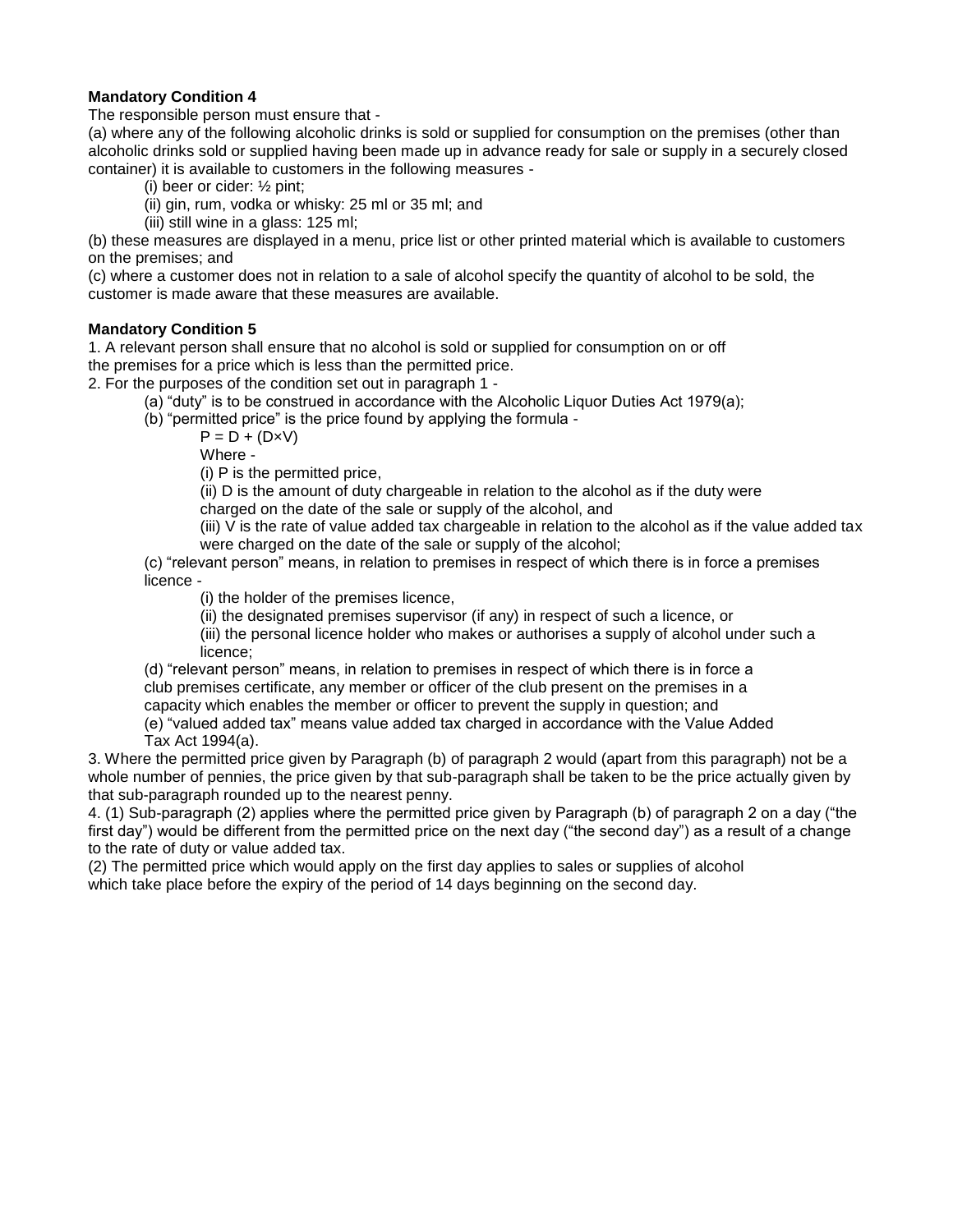#### **Annex 2 – Conditions consistent with the Operating Schedule**

- 1. There will be a 30-minute 'winding down' period after the last permitted sale of alcohol.
- 2. CCTV cameras will be retained inside and outside the premises.
- 3. The restrictions set out in the Licensing Act 2003 will apply.

#### **Annex 3 - Conditions attached after a hearing by the licensing authority:**

The following conditions were agreed by the applicant Mr Leslie Langhorne via his solicitor Mathew Arnold & Baldwin in mediation prior to a hearing which as a result was cancelled, see email of 23/09/2005 and letter dated 27/09/2005.

- Clear and legible notices reminding clientele to respect their neighbours and leave the premises quietly, park sensibly and not to loiter are to be erected.
- Ensure that windows and doors are shut during musical entertainment and after 23:00 hrs any day of the week.
- The number of persons (excluding staff and attendants to be allowed at any time in the premises shall not exceed 100 on occasions when the audience is seated , and 100 on all other occasions (including dances).

#### **Annex 4 – Plans**

As per original application, Drawing No. 024935/68 dated 07/01/2005.

#### **Amendments:**

27/04/2009 - Transfer of Premises Licence to Enterprise Inns

11/06/2009 - Vary Designated Premises Supervisor to Mr Trevor Halliday

18/02/2010 - Vary Designated Premises Supervisor to Mr Ivan Collingwood

18/06/2010 - Transfer of premises Licence to West London Enterprises Ltd. and additional mandatory conditions added

07/04/2011 - Vary DPS from Ivan Collingwood

25/07/2011 - Transfer of premises licence from West London Enterprises Ltd and vary of DPS from Louise **Bailey** 

02/11/2011 - Vary of DPS from Ivan Collingwood

23/03/2012 - Vary DPS from Martin Forristal

29/03/2012 - Vary DPS from Peter Gavin and change of Licensee's Registered Address from 504 Holloway Road, London, N7 6JA

23/04/2012 – Vary of DPS from William Bracken.

22/02/2013 - Transfer of licence from Home Counties Taverns Limited, and new gaming machine notification.

06/03/2013 - Vary DPS from Lorraine Wraight.

14/05/2013 - Transfer of Premises Licence from Enterprise Inns and vary of DPS from Christopher Collis.

31/07/2019 - Transfer of Premises Licence and vary of DPS from Macjiej Kwieclen

03/12/2019 - Transfer of Premises Licence from Ei Group PLC to Mansur Duzgan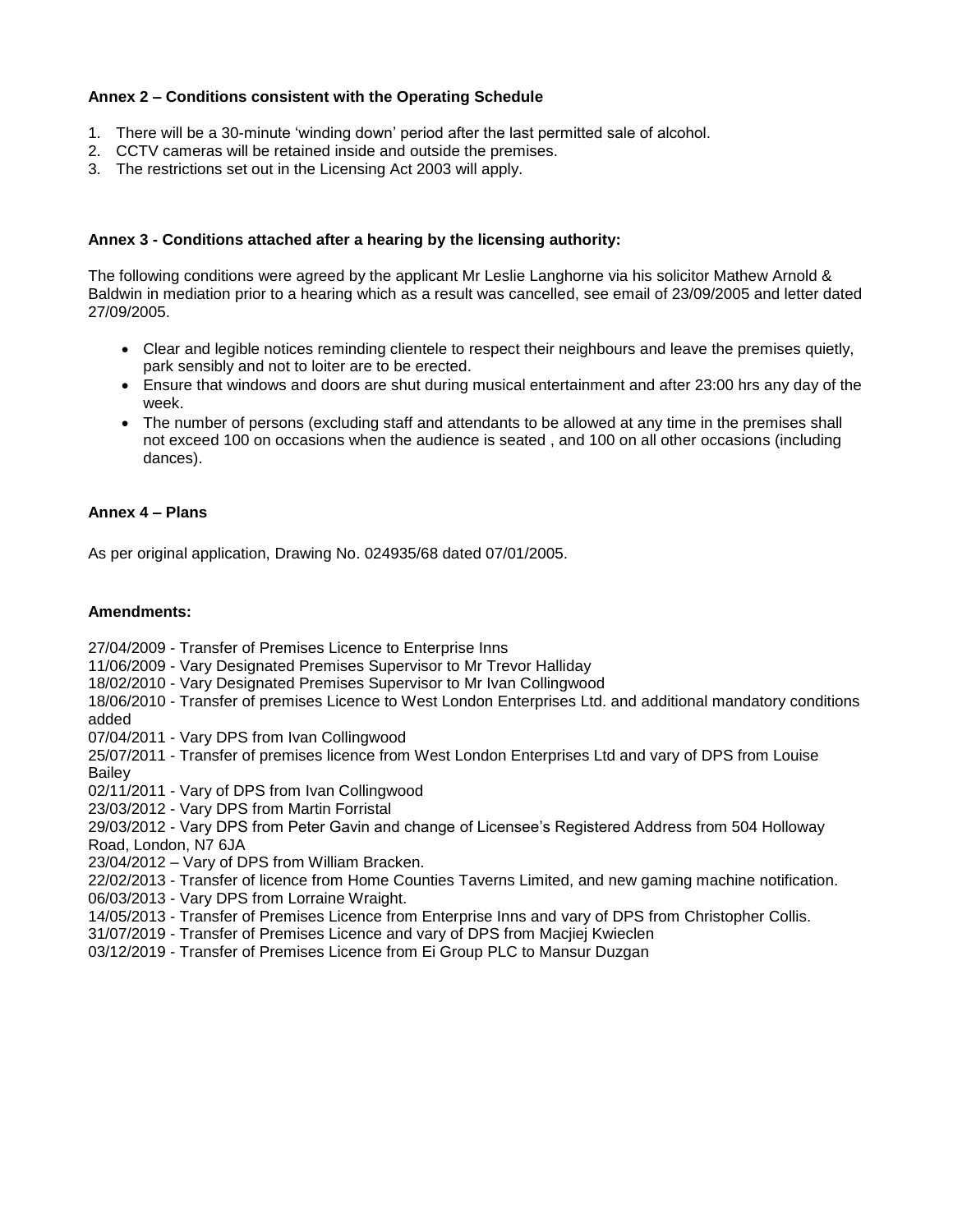

DX: 38271 Rickmansworth

# **The Licensing Act 2003 Part B Premises Licence Summary**

**Premises Licence Number** PREM/89/05

**Part 1 – Premises Details**

| Postal address of premises, or if none, ordnance survey map reference or description, including Post |
|------------------------------------------------------------------------------------------------------|
| <b>Town, Post Code</b>                                                                               |
| The Oaks                                                                                             |
| Coppermill Lane                                                                                      |
| West Hyde                                                                                            |
| Rickmansworth                                                                                        |
| Hertfordshire                                                                                        |
| WD3 9XP                                                                                              |
| Telephone number                                                                                     |
| 01895 822118                                                                                         |

**Where the licence is time limited the dates** N/A

| Licensable activities authorised by the licence                          |
|--------------------------------------------------------------------------|
| The exhibition of films                                                  |
| The provision of indoor sporting events                                  |
| The performance of live music                                            |
| The playing of recorded music                                            |
| The performance of dance                                                 |
| Anything of a similar description to live music, recorded music or dance |
| The provision of facilities for making music                             |
| The provision of facilities for dancing                                  |
| The provision of late night refreshment                                  |
| The supply of alcohol                                                    |

| The times the licence authorises the carrying out of licensable activities |                                                       |                 |
|----------------------------------------------------------------------------|-------------------------------------------------------|-----------------|
| The Exhibition of Films                                                    | Monday to Thursday                                    | $10:00 - 00:30$ |
|                                                                            | <b>Friday and Saturday</b>                            | $10:00 - 01:00$ |
|                                                                            | Non Standard Timings: See times for Supply of Alcohol |                 |
| The Provision of Indoor Sporting                                           | Monday to Thursday                                    | $10:00 - 00:30$ |
| Events                                                                     | <b>Friday and Saturday</b>                            | $10:00 - 01:00$ |
|                                                                            | Non Standard Timings: See times for Supply of Alcohol |                 |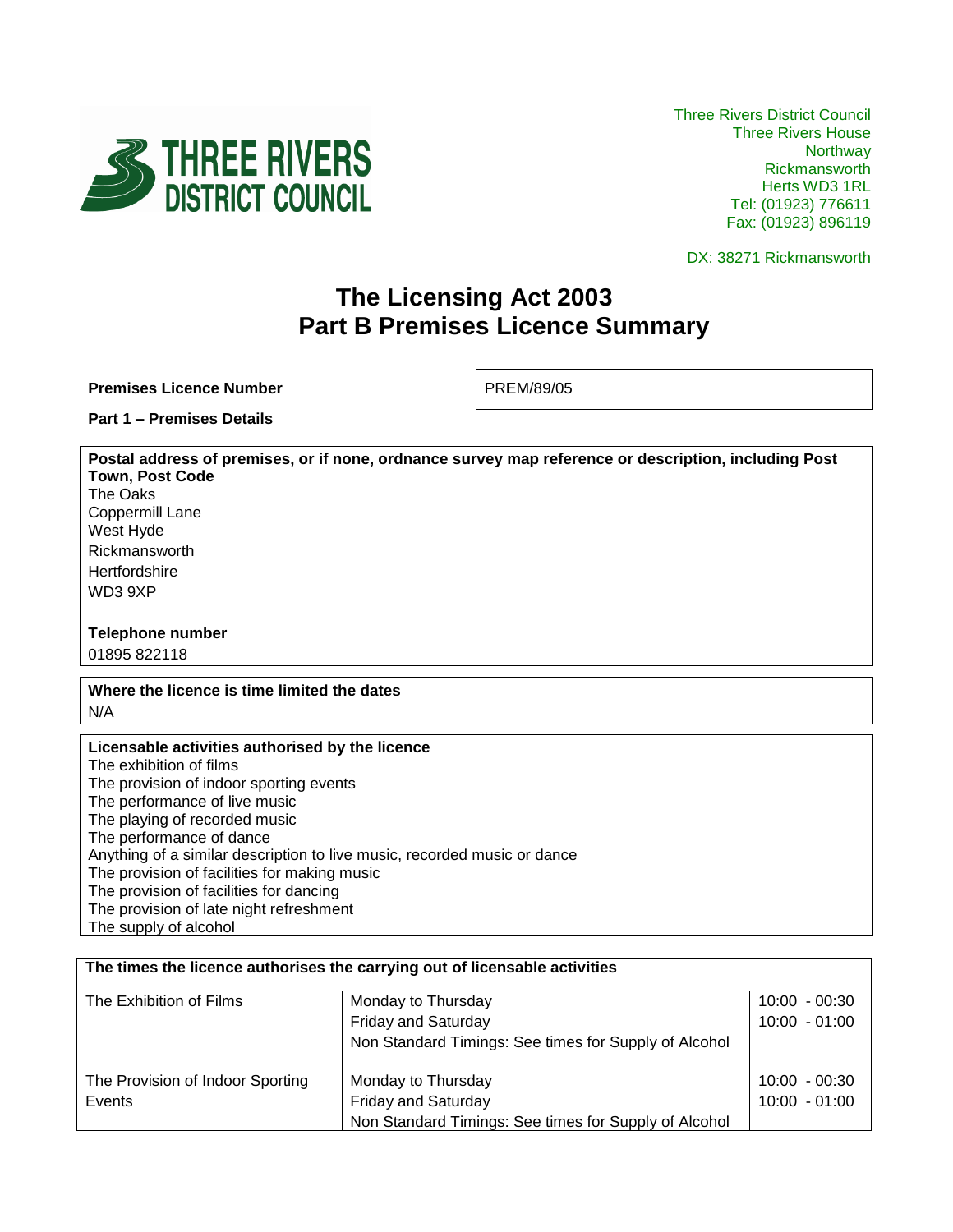| The Performance of Live Music                                                             | Monday to Thursday<br>Friday and Saturday<br>Non Standard Timings: See times for Supply of Alcohol        | $10:00 - 23:30$<br>$10:00 - 00:30$                    |
|-------------------------------------------------------------------------------------------|-----------------------------------------------------------------------------------------------------------|-------------------------------------------------------|
| The Playing of Recorded Music                                                             | Monday to Thursday<br>Friday and Saturday<br>Non Standard Timings: See times for Supply of Alcohol        | $10:00 - 23:30$<br>$10:00 - 00:30$                    |
| The Performance of Dance                                                                  | Monday to Thursday<br><b>Friday and Saturday</b><br>Non Standard Timings: See times for Supply of Alcohol | $10:00 - 23:30$<br>$10:00 - 00:30$                    |
| The Provision of Anything of a<br>Similar Description to<br>Live/Recorded Music and Dance | Monday to Thursday<br>Friday and Saturday<br>Non Standard Timings: See times for Supply of Alcohol        | $10:00 - 23:30$<br>$10:00 - 00:30$                    |
| The Provision of Facilities for<br><b>Making Music</b>                                    | Monday to Thursday<br>Friday and Saturday<br>Non Standard Timings: See times for Supply of Alcohol        | $10:00 - 23:30$<br>$10:00 - 00:30$                    |
| The Provision of Facilities for<br>Dancing                                                | Monday to Thursday<br>Friday and Saturday<br>Non Standard Timings: See times for Supply of Alcohol        | $10:00 - 23:30$<br>$10:00 - 00:30$                    |
| The Provision of Late Night<br>Refreshment                                                | Monday to Thursday<br><b>Friday and Saturday</b><br>Non Standard Timings: See times for Supply of Alcohol | $23:00 - 00:30$<br>$23:00 - 01:30$                    |
| The Supply of Alcohol                                                                     | Monday to Thursday<br>Friday and Saturday<br>Sunday<br>Non Standard Timings:                              | $10:00 - 00:00$<br>$10:00 - 01:30$<br>$10:00 - 22:30$ |
|                                                                                           | Christmas Eve -<br>The Sundays of Bank Holiday weekends:                                                  | $10:00 - 00:00$<br>$10:00 - 01:00$                    |
|                                                                                           | New Year - standard start time on New Year's Eve until<br>standard finish time on New Year's Day.         |                                                       |

**Where the licence authorises supplies of alcohol whether these are on and/or off supplies** Alcohol is supplied for consumption both on and off the premises